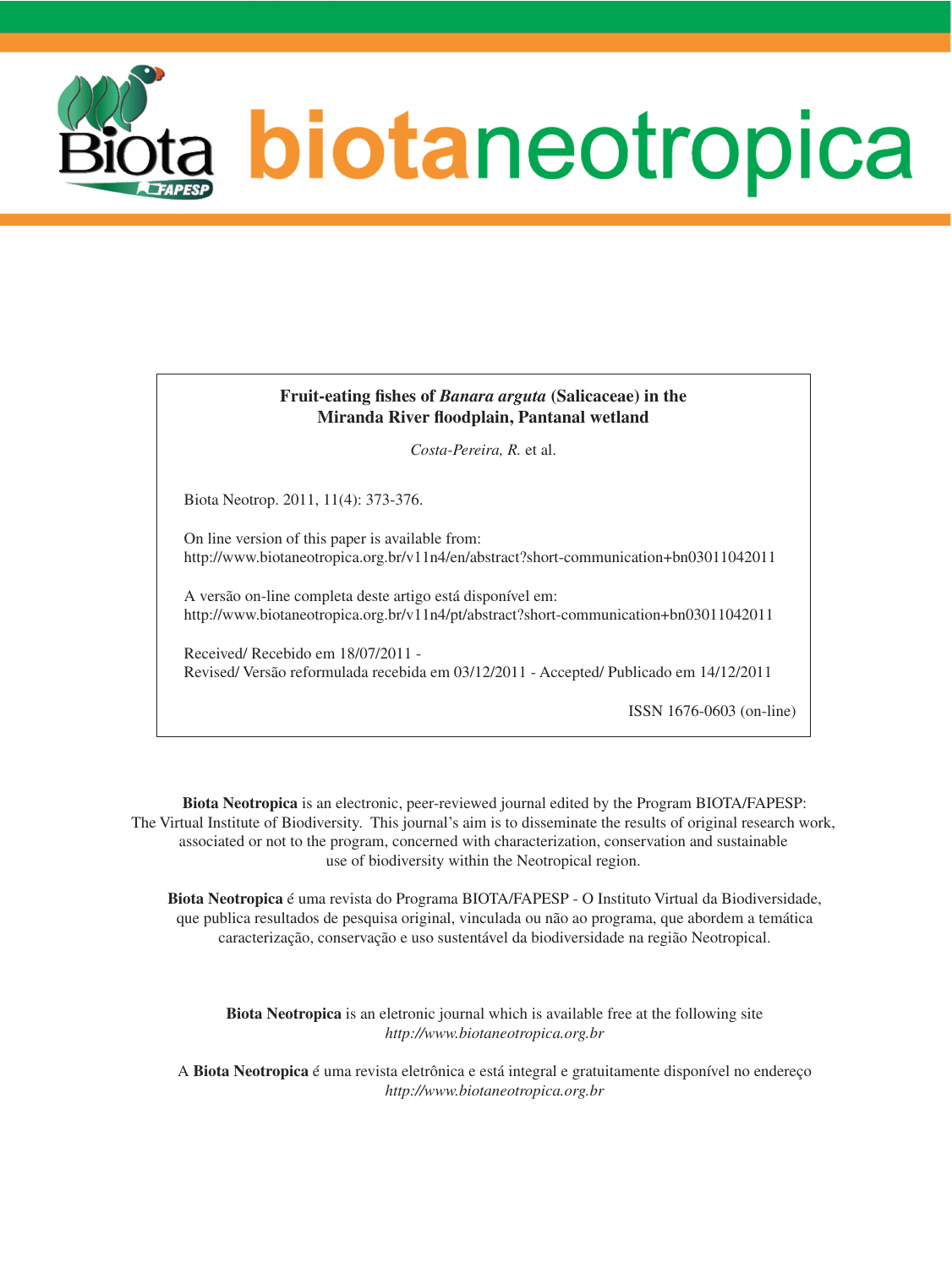# **Fruit-eating fishes of** *Banara arguta* **(Salicaceae) in the Miranda River floodplain, Pantanal wetland**

*Raul Costa-Pereira1,3, Francisco Severo-Neto1 ,* 

*Tamires Soares Yule2 & Ana Paula Tinti Pereira2*

*1 Programa de Pós-graduação em Ecologia e Conservação, Universidade Federal de Mato Grosso do Sul – UFMS, Cidade Universitária, CEP 79070-900, Campo Grande, MS, Brazil 2 Programa de Pós-graduação em Biologia Vegetal, Universidade Federal de Mato Grosso do Sul – UFMS, Cidade Universitária, CEP 79070-900, Campo Grande, MS, Brazil 3 Corresponding author: Raul Costa-Pereira, e-mail: [brycon@ymail.com](mailto:brycon@ymail.com)*

COSTA-PEREIRA, R., SEVERO-NETO, F., YULE, T.S. & TINTI-PEREIRA, A.P. **Fruit-eating fishes of**  *Banara arguta* **(Salicaceae) in the Miranda River floodplain, Pantanal wetland.** Biota Neotrop. 11(4): [http://](http://www.biotaneotropica.org.br/v11n4/en/abstract?short-communication+bn03011042011) [www.biotaneotropica.org.br/v11n4/en/abstract?short-communication+bn03011042011](http://www.biotaneotropica.org.br/v11n4/en/abstract?short-communication+bn03011042011)

*Abstract:* The role of fish as frugivorous and its ecological consequences are often neglected in ecological studies. However, the importance of the interaction between fish and plants is gaining force in scientific literature, and fish has been considered effective seed dispersers. The fruit-eating fish assemblage of *Banara arguta* (Salicaceae) was evaluated in Southern Pantanal wetlands. Nine species were reported consuming fruits, with different strategies to capture them. The distribution of *B*. *arguta* associated with the Pantanal floodplain and the presence of several species of fruit-eating fish, suggest that ichthyochory can be an important seed dispersal strategy to *B. arguta*. *Keywords: Brycon, diet, foraging behavior, frugivory, ichthyochory, Triportheus.*

COSTA-PEREIRA, R., SEVERO-NETO, F., YULE, T.S. & TINTI-PEREIRA, A.P. **Peixes frugívoros de**  *Banara arguta* **(Salicaceae) na planície de inundação do Rio Miranda, Pantanal***.* Biota Neotrop. 11(4): [http://](http://www.biotaneotropica.org.br/v11n4/pt/abstract?short-communication+bn03011042011) [www.biotaneotropica.org.br/v11n4/pt/abstract?short-communication+bn03011042011](http://www.biotaneotropica.org.br/v11n4/pt/abstract?short-communication+bn03011042011)

*Resumo:* O papel de peixes como frugívoros e suas conseqüências ecológicas são frequentemente negligenciados em estudos ecológicos. Entretanto, a importância da interação entre peixes e plantas vem ganhando força na literatura científica, e peixes têm sido considerados como efetivos dispersores de sementes. A comunidade de peixes frugívoros de *Banara arguta* (Salicaceae) foi avaliada no Pantanal Sul. Nove espécies foram reportadas consumindo os frutos, com diferentes estratégias para capturá-los. A distribuição de *B. arguta* associada à planície de inundação no Pantanal, além da presença de várias espécies de peixes frugívoros, sugere que a ictiocoria pode ser uma importante estratégia de dispersão de sementes para *B. arguta*.

*Palavras-chave: Brycon, dieta, comportamento de forrageamento, frugivoria, ictiocoria, Triportheus.*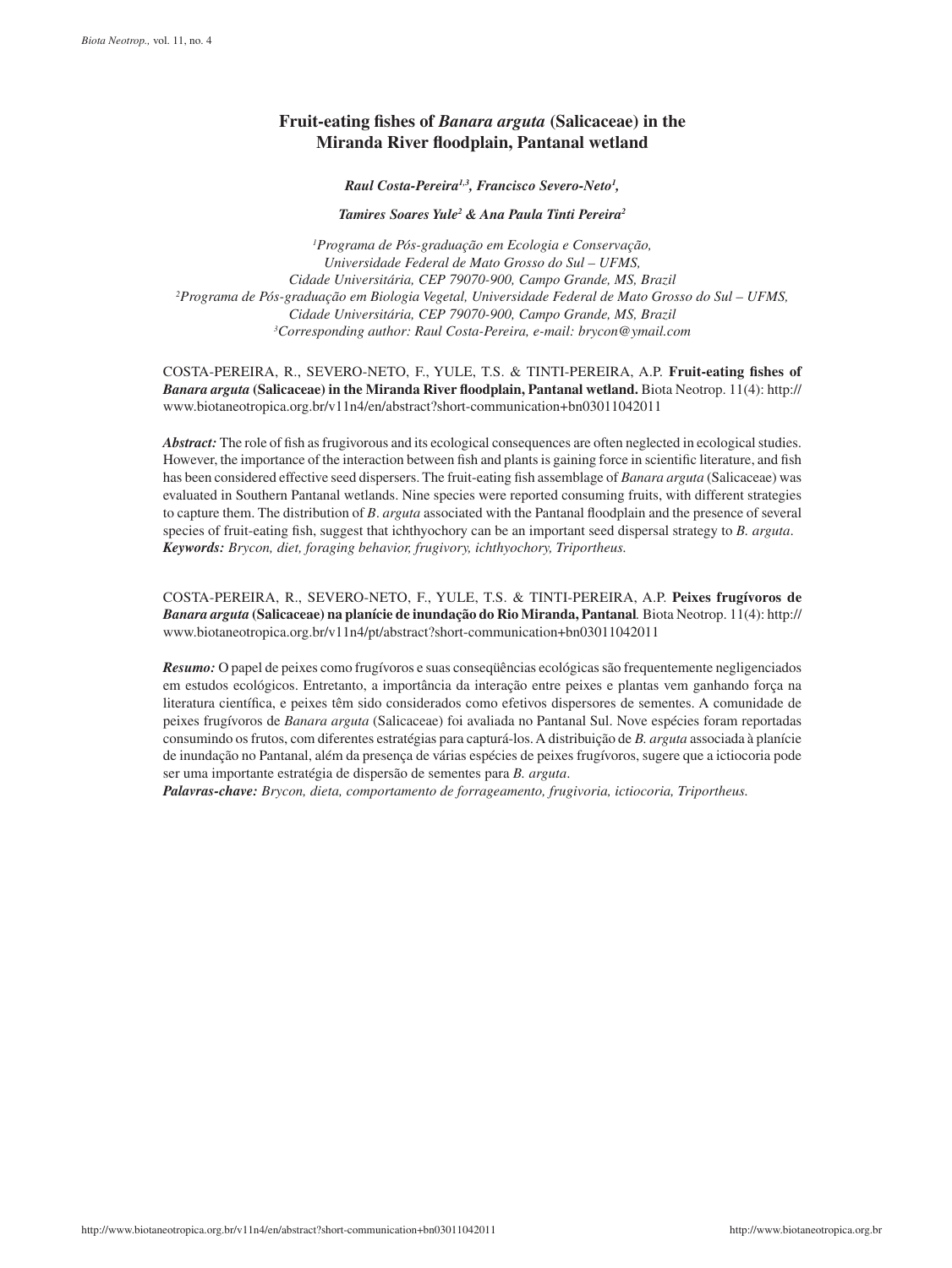### **Introduction**

Approximately 275 species of fish belonging to 39 families are potentially fruit-eating (Horn et al. 2011). Most of them are Neotropical Characiformes, representing 70% of fish biomass in South America (Harvey & Carolsfield 2003). However, the role of fish as frugivorous and its ecological consequences, including seed dispersion, are often neglected in studies about plant-vertebrates interaction (Correa et al. 2007).

A growing number of studies are beginning to consider the interaction between fishes and plants as an interesting link in the dynamics of Neotropical communities (Horn et al. 2011, Pollux et al. 2011). Indeed, fishes are able to consume large quantity and variety of fruits and seeds (Goulding 1980, Reys et al. 2008, Anderson et al. 2009), keep viable or increase the germination efficiency of seeds (Kubitzki & Ziburski 1994, Horn 1997, Anderson et al. 2009) and disperse seeds for lond distances and in suitable sites (e.g. upstream and floodplains) (Horn 1997, Anderson et al. 2011).

The role of fish as frugivorous is more noticeable in wetlands, mainly floodplains (Goulding 1980, Parolin et al. 2011). Several fish species invade floodplains to feed and breed (Lowe-McConnell 1999). Considering the plants, some species synchronize their fructification with the flood season, which increases the probability of its fruits being consumed by fishes (Goulding 1980, Kubitzki & Ziburski 1994, Anderson et al. 2009). One of the largest wetlands in the world, the Pantanal, still has gaps in knowledge of its fruit-eating fishes, with few studies realized until now (e.g. Galetti et al. 2008, Reys et al. 2008).

Studies on frugivory and seed dispersion by fishes highlights fish-plant species interactions by single fish species (Horn 1997, Banack et al. 2002, Galetti et al. 2008), or more (Kubitzki & Ziburski 1994, Lucas 2008, Anderson et al. 2009). Our aim is to evaluate the fruit-eating fish assemblage of *Banara arguta* Briq. (Salicaceae) in Pantanal wetland. Furthermore, we discuss the ichthyofauna potential role in the seed dispersion of *B. arguta* based on fish foraging behavior.

## **Material and Methods**

The Pantanal is one of the largest continuous floodplain in the world, located in the upper Paraguay River basin (Junk et al. 2006). Its flood pulse follows a uni-modal annual cycle whose amplitude varies between two and five meters and last three to six months, usually between January to May (Harris et al. 2005). This ecosystem can be divided into 10 different sub-regions due edaphic, hydrological and biogeographical variations (Lourival et al. 2000). This work was conducted in the Miranda-Abobral sub-region.

Our data were collected in the daytime during four days in the flood season on the Pantanal, May 2011, on the Miranda River floodplain, near the Universidade Federal de Mato Grosso do Sul Pantanal Studies Base (19° 34' 36''S and 57° 01' 06''W). Four trees of Salicaceae *Banara arguta* with ripe fruits falling in the water were selected. This species is common on flooded areas, fruiting during the flood season in Pantanal (Lorenzi 2002). Primates, birds and bats were already registered in literature consuming *B. arguta* fruits (Bravo & Sallenave 2003, Ragusa-Netto & Fecchio 2006, Gonçalves et al. 2007, Teixeira et al. 2009).

We collected 50 mature fruits of *Banara arguta* to quantify the number of seeds and the fruit´s size with a precision caliper. To capture the fishes, we used four fishing rods/tree with barbless hooks baited with fruits of *B. arguta* around the four selected trees (sampling effort of 16 hours). Captured individuals were quantified and mostly returned to the water. Fishes were identified according to Britski et al. (2007). For taxonomic identification of species of the genus *Triportheus* (Malabarba 2004) is necessary to count gill rakers, so we captured three individuals and deposited in the zoological collection of the Federal University of Mato Grosso do Sul (ZUFMSaccession number: 3089). Additionally, we offered ripe fruits of *B. arguta* to fishes and observed the feeding behavior with a snorkel and a dive mask. All species which consumed fruits were recorded. Feeding behavior was recorded in situ following Sazima (1986).

#### **Results**

The fruits of *B. arguta* presented an average weight of 0.59 g  $(sd = 0.29)$ , average length of 86 mm  $(sd = 18)$  and average width of 98 mm ( $sd = 18$ ). The seeds were small and numerous, reaching up to 53 seeds in one fruit, with an average of 17.68 seeds per fruit  $(sd = 19.23)$ .

We recorded nine species of fish consuming fruits of *B. arguta*. Most of individuals captured were *Triportheus pantanensis*  (Kner, 1858), followed by *Brycon hilarii* (Valenciennes, 1850). Three species were not captured with the rods, but only observed during the snorkeling (Table 1). The only species captured by the rods that was not observed during snorkeling was *Markianna nigripinnis*.

The consumption of fruits occurred in different ways among species (Table 1). *Brycon hilarii* formed small shoals of three to nine individuals, swimming constantly around the *B. arguta* trees. They captured the fruit at the surface or in the water column, mostly entire. *Triportheus pantanensis* and *Astyanax asuncionensis*  Géry, 1972 (Figure 1a) adopt a similar foraging strategy, but only larger individuals captured entire fruits. Juveniles of these species bite the fruit on the surface or in the water column, and pluck large pieces. Another species with ontogenetic differences in foraging strategy was *Leporinus friderici* (Bloch, 1794): adults manipulate

**Table 1.** Fish species that consumed *Banara arguta* in the Miranda River floodplain.

| <b>Species</b>              | Position n |    | <b>Strategy</b>                                                                                                                               |
|-----------------------------|------------|----|-----------------------------------------------------------------------------------------------------------------------------------------------|
| Astyanax asuncionensis      | S.C        |    | Plucks fruit fragments or take advantage of fragments left by the larger species                                                              |
| Brycon hilarii              | S.C        | 15 | Captures the entire fruit or large pieces                                                                                                     |
| Triportheus pantanensis     |            | 74 |                                                                                                                                               |
| Leporinus striatus*         | В          | ۰  | Nibbles fruit on the bottom, ingesting small pieces                                                                                           |
| Leporinus friderici         | В          |    | Adults manipulate the fruit in the mouth and ingest the entire fruit, while<br>young individuals manipulate the fruit tearing small fragments |
| Tetragonopterus argenteus   |            |    | Tears fruit fragments or take advantage of fragments left by the larger species,                                                              |
| Markiana nigripinnis        |            |    | nibbling on those pieces while it fall into the water column                                                                                  |
| Brachychalcinus retrospina* |            |    |                                                                                                                                               |
| Mylossoma duriventre        | В          |    | Swallows the entire fruit that was being contested by smaller fish                                                                            |

Position on water column:  $S =$  surface,  $C =$  water column and  $B =$  bottom; number of individuals captured (n) and strategy to capture the fruits. \*Species that were recorded consuming fruits of *B*. *arguta* only during the subaquatic observation sessions.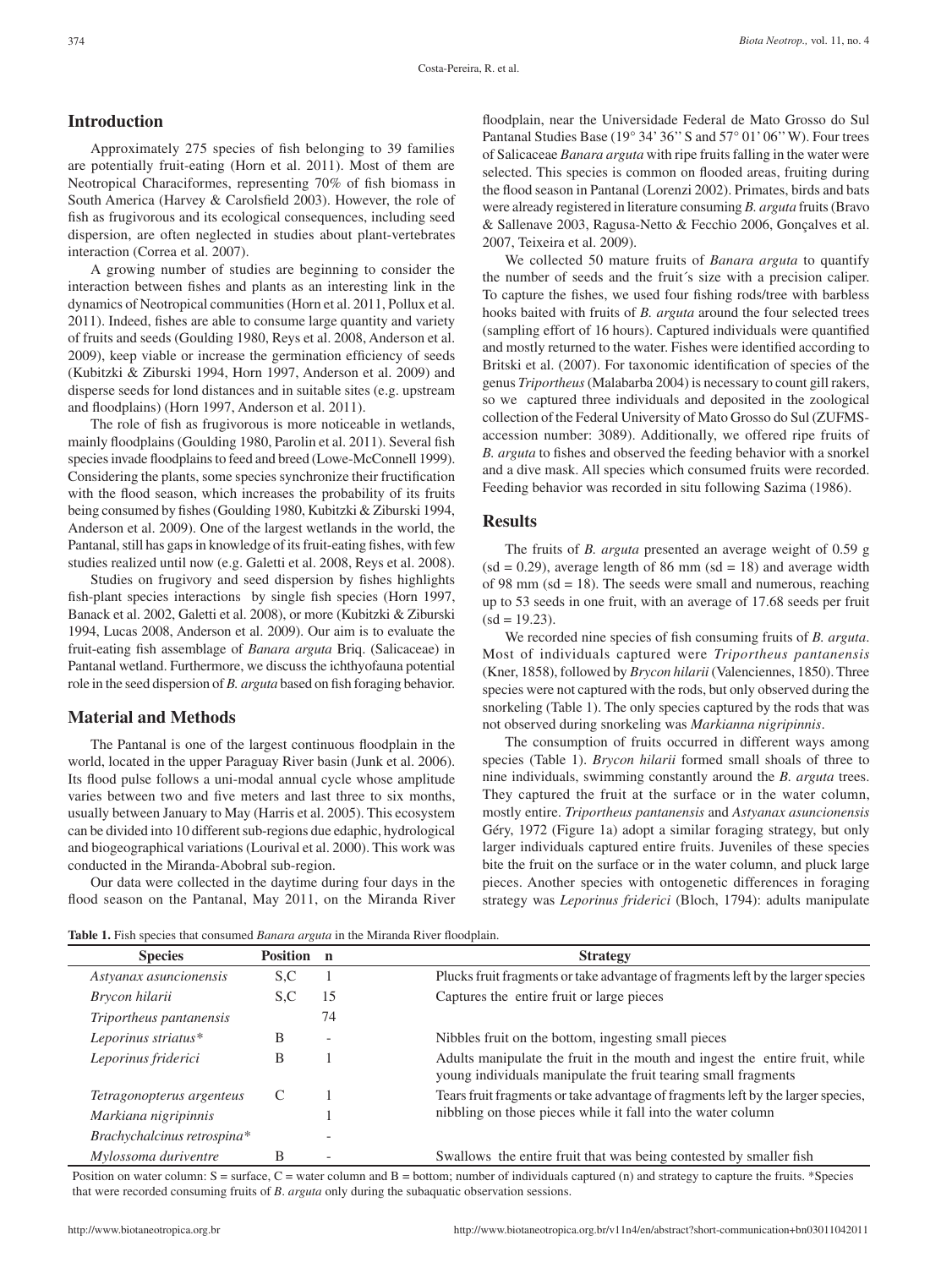

**Figure 1.** a) *Astyanax asuncionensis* tearing a peace of fruit of *Banara arguta*; and b) *Brachychalcinus retrospina* consuming small fragments of fruits of *Banara arguta*.

the fruit in the mouth before eating it entirely, while young nibble fruit tearing small pieces, but both capture fruits deposited on the floodplain bottom. *Leporinus striatus* (Kner, 1858) nibble fruits in the bottom of the floodplain, eating small pieces.

The smaller species *Markiana nigripinnis* (Perugia, 1891), *Tetragonopterus argenteus* Curvier, 1916 and *Brachychalcinus retrospina* Boulenger, 1892 (Figure 1b), take advantage of fruit fragments left by larger species, nibbling on those pieces while they fall into the water column. Moreover, when the entire fruit that fell in the water are not attacked by the larger species, smaller species also nibble on the fruit into the water column or bottom. *Mylossoma orbignyanum* (Valenciennes, 1849) was seen moving from bottom to the fruit, and swallowing whole the fruit that was being contested by smaller fish.

#### **Discussion**

No other study reported the occurrence of *B. arguta* fruits in the stomach contents of fish as food item, so far. The feeding of fish is strongly dependent on the availability of food resources and, considering that fruits are available seasonally due to plant phenology, frugivory is also seasonal (Correa et al. 2007). Except in studies that capture fish in floodplains or monitor the diet of the species throughout the year in flooded areas (Mérona & Rankin-de-Mérona 2004, Lucas 2008), frugivory by fish is underestimated (Correa et al. 2007). Another source of underestimation is the aggregation of fruits, seeds, flowers, leaves and macrophytes in major food categories, such as plant material. This partly explains the only recent consideration of ichthyochory as an important part of life history for many species of plants and fish (Anderson et al. 2009, 2011, Horn et al. 2011).

The frugivory of *B. arguta* by *Triportheus* spp*.* is well known in riverine communities (Morais & Silva 2010). In literature, Goulding (1980) points out that the *Triportheus* genus possesses behavioral and morphological adaptations for the consumption of fruits. By testing the germination of seeds recovered from the digestive tract of *T. angulatus* in a lake in the Amazon, Maia et al. (2007) found that the species is one of the dispersal agents of the Rubiaceae *Bothriospora corymbosa*. The high abundance of *T. pantanensis* in floodplains of the Miranda River, and the high number of individuals caught by baits of *B. arguta*, suggests this species as a major consumer of fruits of *B. arguta*.

The genus *Brycon* comprises omnivorous – frugivorous species (Goulding 1980, Kubitzki & Ziburski 1994, Horn 1997, Gomiero et al. 2008), with morphological and biochemical evidence of specialization to herbivory and frugivory as adults (Drewe et al. 2004). Reys et al. (2008) observed 12 fruit species in the diet of *B. hilarii* and discussed that half of all plant species of riparian vegetation in Formoso River, Central Brazil, can be dispersed by this species. Horn (1997) showed that the seeds of *Ficus glabrata* remained viable for germination after their passage through the tract of *B. guatemalensis*, and that the species dispersed seeds upstream. The larger body size and high mobility of *B. hilarii* suggests this species as potential seed disperser of *B. arguta* in the Pantanal floodplains.

We found some evidences of *B. arguta* dispersal by fish, related to its fruits and seeds characteristics, and also its phenology and distribution in the floodplain. Their small size and conspicuous color of the fruit, numerous and small seeds, the distribution along floodplains and the fruiting during the rainy season of *B. arguta* are characteristics that allows the dispersal by ichthyofauna. Moreover, the fruits of *B. arguta* do not float which is a disadvantage to hydrochory, especially in lentic environments such as floodplains, and highlights the potential role of ichthyochory as a dispersal strategy of the *B. arguta*.

As for the ichthyofauna foraging behavior, the ingestion of whole fruit or large pieces by some of the species, such as *B*. *hilarii*, and adults of *T*. *pantanensis*, *A*. *asuncionensis* and *L*. *friderici*, decreases the probability of seed predation by the bite of the Characidae (Correa et al. 2007). On the other hand, the small seeds of *B. arguta* can be ingested even by small fish species that nibble the fruits, such as *B.retrospina*. In this context, we suggest future studies to evaluate the seed dispersal potential of the fruit-eating fish assemblages, mainly *T. pantanensis* and *B. hilarii*. Aspects such as dispersal distance, seed viability and the efficiency of seed germination involving experimental analysis are important to defining the real role of fish in the recruitment of *B. arguta*.